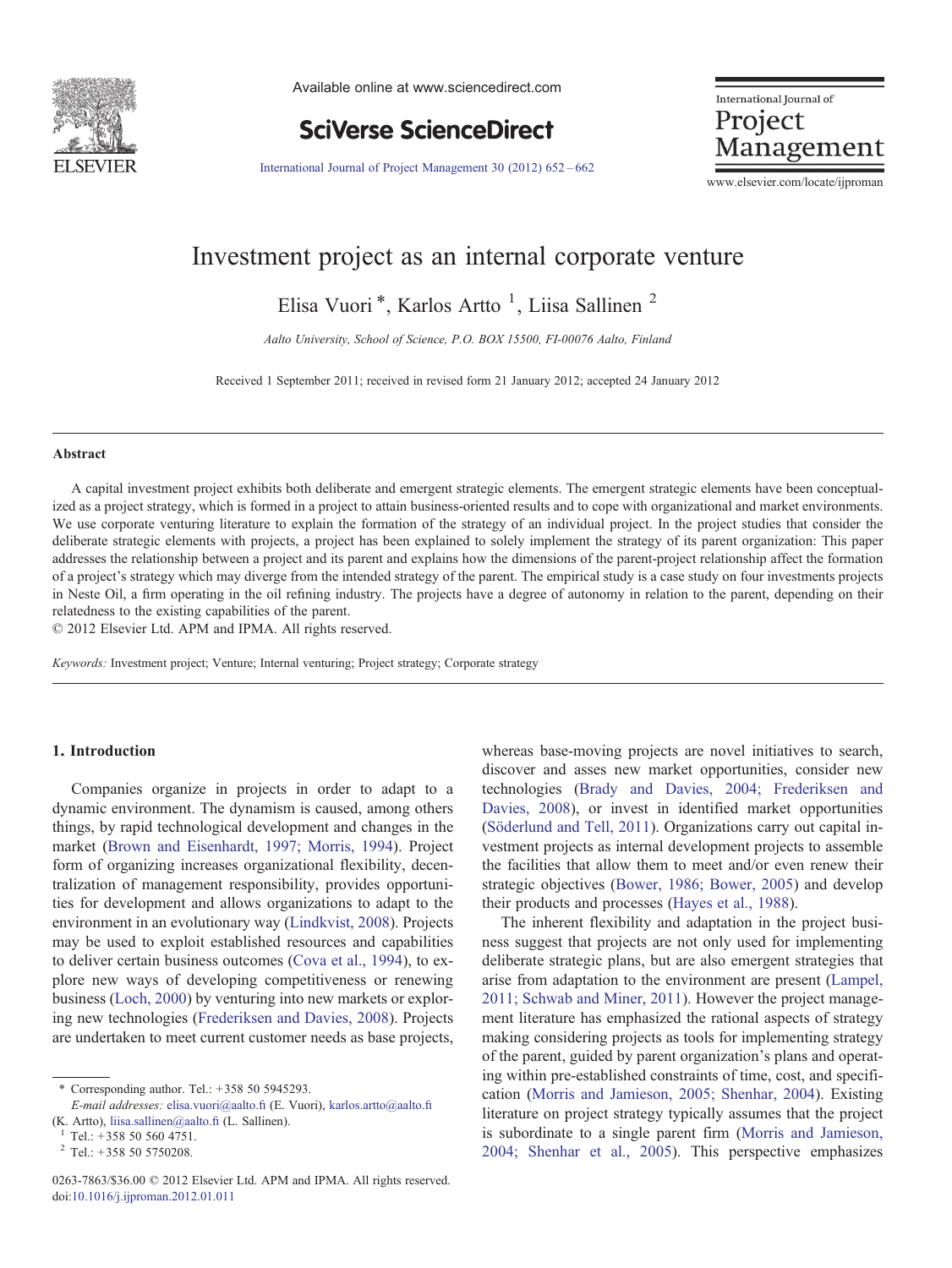project selection, and therefore the managerial focus of the organizations has shifted towards multiproject management and the effective linking of this set of projects to the ultimate business purpose [\(Artto and Dietrich, 2004\)](#page--1-0). Accordingly, project strategy is then a part of a strategy of the parent without emergent elements. Increasingly, the role of project management in shaping the front end and in linking with the parents' strategies is being recognized ([Morris, 1994, 2009](#page--1-0)).

Emergent elements of strategy in project the context have been discussed for example in the field of strategy process ([Mintzberg and McHugh, 1985\)](#page--1-0) and venturing [\(Burgelman,](#page--1-0) [1983, 1985\)](#page--1-0). [Mintzberg \(1978\)](#page--1-0) separates intended and realized strategies, where realized strategies contain both deliberate and emergent elements. Already [Ansoff \(1987\)](#page--1-0) explains that the more complex and distributed the actions of a company are, the more the realized results will diverge from the planned outcome. In a complex environment with multiple stakeholders, the project strategy of an autonomous project may, to some extent, be established by the project itself, as a function of how the project defines its success criteria, and how the project perceives its context [\(Artto et al., 2008\)](#page--1-0). In the field of product and process development [\(Wheelwright and Clark, 1992](#page--1-0)) projects are discussed as ventures [\(Abetti, 1997; Burgelman,](#page--1-0) [1983; Maine, 2008\)](#page--1-0). In this paper we discuss capital investment projects and their relationship to the parent organization in a similar setting as new product and process development projects have been discussed, acknowledging both the top-down rational strategy implementation by parent and bottom-up emerging strategy in projects and the venture-like nature of an investment projects. We analyze the relationship between a capital investment project and its parent organization to find out the dimensions of that relationship that have an effect on the formation of an individual strategy of the investment project. The research questions are:

RQ 1: What are the dimensions of the relationship between a capital investment project and its parent?

RQ 2: What are the elements of the strategy of a capital investment project?

We use the literatures of project strategy and internal corporate venturing to address the venture-like content and strategy of an investment project, and the relationship between the project and its parent. In the empirical study, we examine a parent organization and four different capital investment projects of the parent, which each had different strategic emphases and therefore various effects on the parent, despite the fact that their strategic goals are aligned with the strategy of the parent organization.

### 2. Literature analysis

#### 2.1. Relationship between a project and its parent

The relationship between a project and its parent organization(s) is described in terms of autonomy ([Artto et al., 2008;](#page--1-0) [Gemünden et al., 2005; Graham, 1988; Lampel and Jha,](#page--1-0) [2004; Martinsuo and Lehtonen, 2009](#page--1-0)). The degree of autonomy is defined as the extent to which the evolution of the project is tied to constant reporting and taking input from the parent organization [\(Lampel and Jha, 2004](#page--1-0)). Project autonomy consists of four components: Goal definition autonomy, structural autonomy, resource autonomy and social autonomy ([Gemünden et al.,](#page--1-0) [2005](#page--1-0)). The degree of autonomy that a project requires to be successful depends on the nature of the project: Innovative projects, complex projects or projects dealing with new technology require more autonomy than do commonplace projects ([Gemünden et al., 2005; Hobday, 2000; Shenhar, 2001\)](#page--1-0).

The requirement of autonomy of is reliant on the relatedness of the project. In order to escape corporate inertia and bureaucracy a project needs the more autonomy the less it is related to the existing capabilities of its parent company [\(Thornhill](#page--1-0) [and Amit, 2000](#page--1-0)). The degree of relatedness of a project describes the extent to which a project is linked to the capabilities of a company ([Dougherty, 1995](#page--1-0)), and is thus similar to the concept of economic fit ([Thornhill and Amit, 2000\)](#page--1-0). A project has a related strategy when it shares production facilities and exploits the capabilities of its parent ([Sorrentino and Williams,](#page--1-0) [1995](#page--1-0)). The relationship between a project and the parent is dynamic, and evolves over time: projects go through a series of stages as they mature and their autonomy may increase over time ([Parhankangas and Arenius, 2003; Thornhill and](#page--1-0) [Amit, 2000](#page--1-0)).

Resource autonomy reflects the dependence on resources outside the project organization, the availability of these resources for the project, and the power the project has over resourcing ([Martinsuo et al., 2009](#page--1-0)). The most important benefit for a project to have a related strategy is the synergies that are gained from sharing resources, and thus the project can capitalize on the capabilities and resources of the company ([Sorrentino and Williams, 1995; Thornhill and Amit, 2000\)](#page--1-0). For a company it is easier to put up and manage related projects than unrelated projects [\(Parhankangas and Arenius, 2003](#page--1-0)). For a corporation, an important strategic aspect is connecting projects to existing capabilities and capability development ([Dougherty, 1995](#page--1-0)). Another challenge is managing personnel transfer between projects and corporations [\(Burgelman,](#page--1-0) [1985](#page--1-0)). The degree of relatedness varies from a new product extension, which is totally aligned with the company's other product lines, to an independent enterprise. It is not especially informative to study as ventures cases in which there is a total alignment between the new project and the parent company. ([Thornhill and Amit, 2000](#page--1-0)).

Project teams are often not able to define their own goals ([Gemünden et al., 2005\)](#page--1-0). However autonomy can be taken or given [\(Martinsuo et al., 2009\)](#page--1-0). A heavyweight project team may take more autonomy and become an autonomous 'tiger' team, defining its own goals and ways to achieve them if the project definition was vague in the beginning ([Wheelwright](#page--1-0) [and Clark, 1992\)](#page--1-0). A project can be also shrouded from management, as skunkworks or boolegging, and they may be in areas where organizational sponsors see no promising venture possibilities ([Abetti, 1997; Augsdorfer, 2005\)](#page--1-0). New ventures in large, established firms may emerge in an unplanned way as operational-level managers search for new business concepts ([Burgelman, 1988](#page--1-0)).